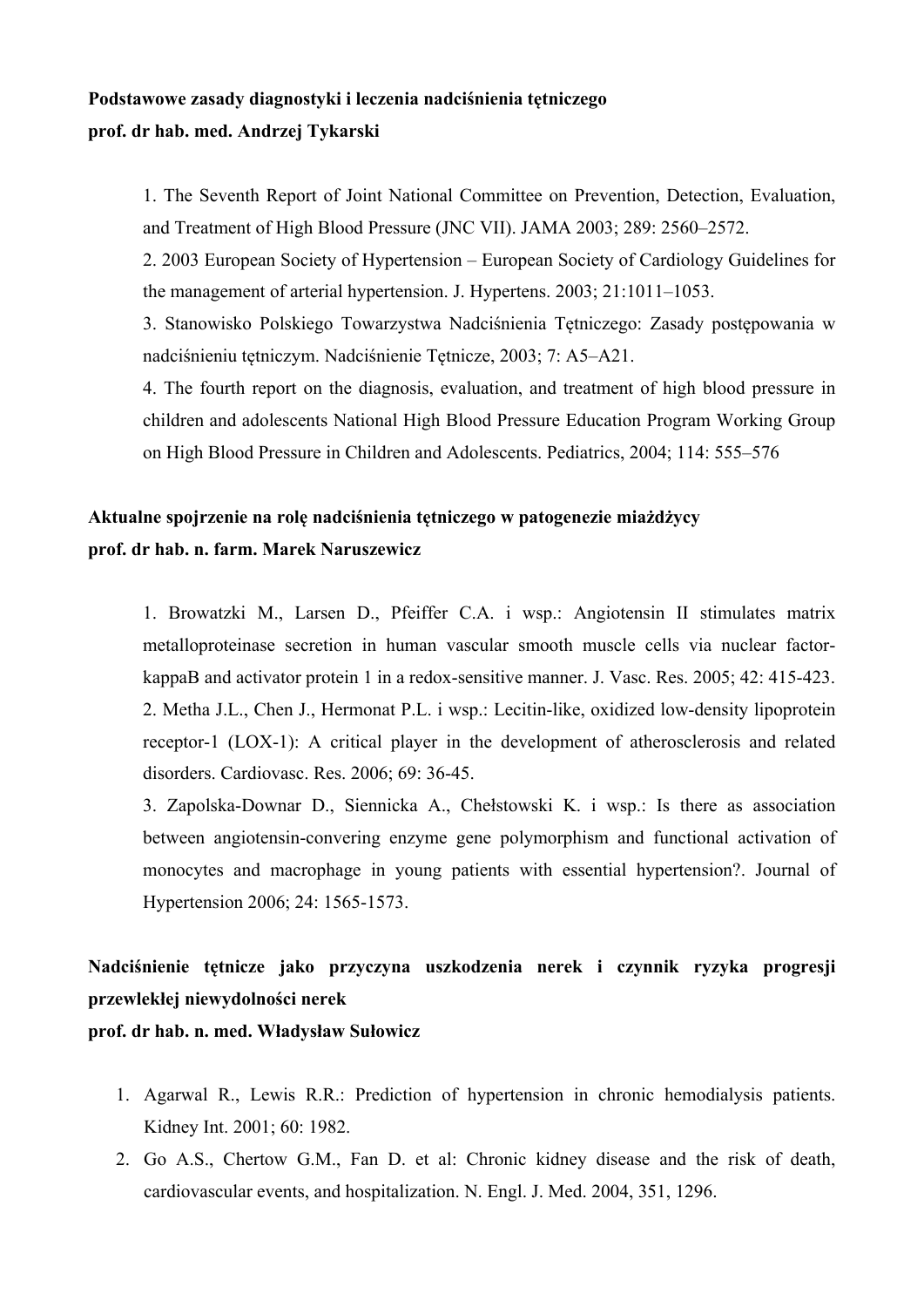- 3. Herlitz H., Harris K., Risler T., Boner G., Bernheim J., Chanard J., Aurell M.: The effects of an ACE inhibitor and a calcium antagonist on the progression of the renal disease: the Nephros Study. Nephrol. Dial. Transplant. 2001; 16: 2158.
- 4. Jacobi J., Schmieder R.E.: Nephroprotection by antihypertensive therapy. Basic Res. Cardiol. 1998; 93 (Suppl.2): 109.
- 5. Mailloux L.U., Levey A.S.: Hypertension in patients with chronic renal disease. Am. J. Kidney Dis. 1998; 32 (Suppl.3): S120.
- 6. Martinez-Maldonado M.: Role of hypertension in the progression of chronic renal disease. Nephrol. Dial. Transplant. 2001; 16 (Suppl.1): 63.
- 7. Ridao N., Luno J., de Vinuesa S.G., Gomez F., Tejedor A., Valderrabano F.: Prevalence of hypertension in renal disease. Nephrol. Dial. Transplant. 2001; 16:70.
- 8. Tierney W.M., McDonald C.J., Luft F.C.: Renal disease in hypertensive adults: effect of race and type II diabetes mellitus. Am. J. Kidney Dis. 1989; 26: 3085.
- 9. Toto R.D.: Hypertension and kidney literature review 2000. Clin. Nephrol. 2002; 51: 253.

## Nadciśnienie tętnicze a z zaburzenia gospodarki węglowodanowej dr hab. med. Dorota Zozulińska

- 1. Li JJ, Fang CH, Hui RT: Is hypertension an inflammatory disease? Med. Hypotheses 2005,  $64:236-246$ .
- 2. Mason J, Dickinson H, Nicolson D, Campbell F, Ford G, Williams B: The diabetogenic potential of thiazide-type diuretic and beta-blocker combinations in patients with hypertension. J Hypertens 2005, 23: 1777-1781.
- 3. Opie LH, Schall R: Old antihypertensive and new diabetes. J Hypertens 2004, 22: 1453-1458.
- 4. Stratton IM, Cull CA, Adler AI, Matthews DR, Neil HAW, Holman RR. Additive effects of glycaemia and blond pressure exposure on risk of complications In type 2 diabetes: a prospective observational study (UKPDS75). Diabetologia 2006; 49: 1761-1769.

#### Nadciśnienie tętnicze w neurologii

## prof. dr hab. n. med. Andrzej Szczudlik, dr n. med. Agnieszka Słowik

1. Chobanian AV, Bakris GL, Black HR, Cushman WC, Green LA, Izzo JL Jr, Jones DW, Materson BJ, Oparil S, Wright JT Jr, Roccella EJ; National Heart, Lung, and Blood Institute Joint National Committee on Prevention, Detection, Evaluation, and Treatment of High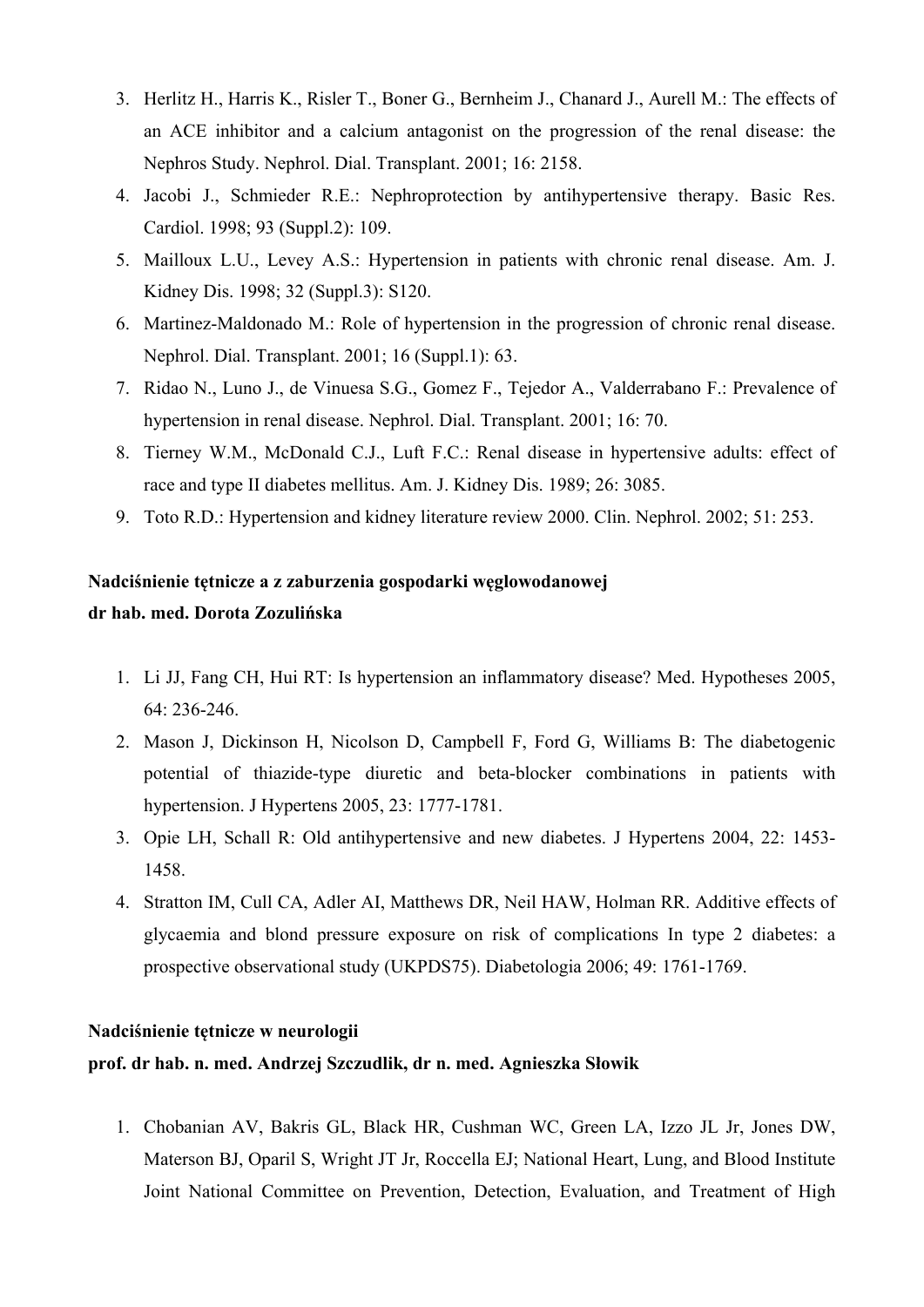Blood Pressure; National High Blood Pressure Education Program Coordinating Committee. The Seventh Report of the Joint National Committee on Prevention, Detection, Evaluation, and Treatment of High Blood Pressure: the JNC 7 report [published correction appears in JAMA. 2003;290:197]. JAMA. 2003; 289: 2560–2572.

- 2. Goldstein LB, Adams R, Becker K, Furberg CD, Gorelick PB, Hademenos G, Hill M, Howard G, Howard VJ, Jacobs B, Levine SR, Mosca L, Sacco RL, Sherman DG, Wolf PA, del Zoppo GJ. Primary prevention of ischemic stroke: a statement for healthcare professionals from the Stroke Council of the American Heart Association. *Circulation.*  2001; 103: 163–182.
- 3. Neal B, MacMahon S, Chapman N. Blood Pressure Lowering Treatment Trialists' Collaboration. Effects of ACE inhibitors, calcium antagonists, and other blood-pressure– lowering drugs: results of prospectively designed overviews of randomised trials. Blood Pressure Lowering Treatment Trialists' Collaboration. Lancet. 2000; 356: 1955–1964.
- 4. ALLHAT Officers and Coordinators for the ALLHAT Collaborative Research Group. Major outcomes in high-risk hypertensive patients randomized to angiotensin-converting enzyme inhibitor or calcium channel blocker vs diuretic: the Antihypertensive and Lipid-Lowering Treatment to Prevent Heart Attack Trial (ALLHAT) [published corrections appear in JAMA. 2003;289:178 and JAMA*.* 2004;18:2196]. JAMA. 2002; 288: 2981–2997.
- 5. Black HR, Elliott WJ, Grandits G, Grambsch P, Lucente T, White WB, Neaton JD, Grimm RH Jr, Hansson L, Lacourciere Y, Muller J, Sleight P, Weber MA, Williams G, Wittes J, Zanchetti A, Anders RJ; CONVINCE Research Group. Principal results of the Controlled Onset Verapamil Investigation of Cardiovascular End Points (CONVINCE) trial. JAMA*.*  2003; 289: 2073–2082.
- 6. Dahlof B, Devereux RB, Kjeldsen SE, Julius S, Beevers G, de Faire U, Fyhrquist F, Ibsen H, Kristiansson K, Lederballe-Pedersen O, Lindholm LH, Nieminen MS, Omvik P, Oparil S, Wedel H, LIFE Study Group. Cardiovascular morbidity and mortality in the Losartan Intervention For Endpoint reduction in hypertension study (LIFE): a randomised trial against atenolol. Lancet*.* 2002; 359: 995–1003.
- 7. Turnbull F, Blood Pressure Lowering Treatment Trialists' Collaboration. Effects of different blood-pressure–lowering regimens on major cardiovascular events: results of prospectivelydesigned overviews of randomised trials. Lancet. 2003; 362: 1527–1535.
- 8. Black HR, Elliott WJ, Neaton JD, Grandits G, Grambsch P, Grimm RH Jr, Hansson L, Lacouciere Y, Muller J, Sleight P, Weber MA, White WB, Williams G, Wittes J, Zanchetti A, Fakouhi TD, Anders RJ. Baseline characteristics and early blood pressure control in the CONVINCE Trial. Hypertension. 2001; 37: 12–18.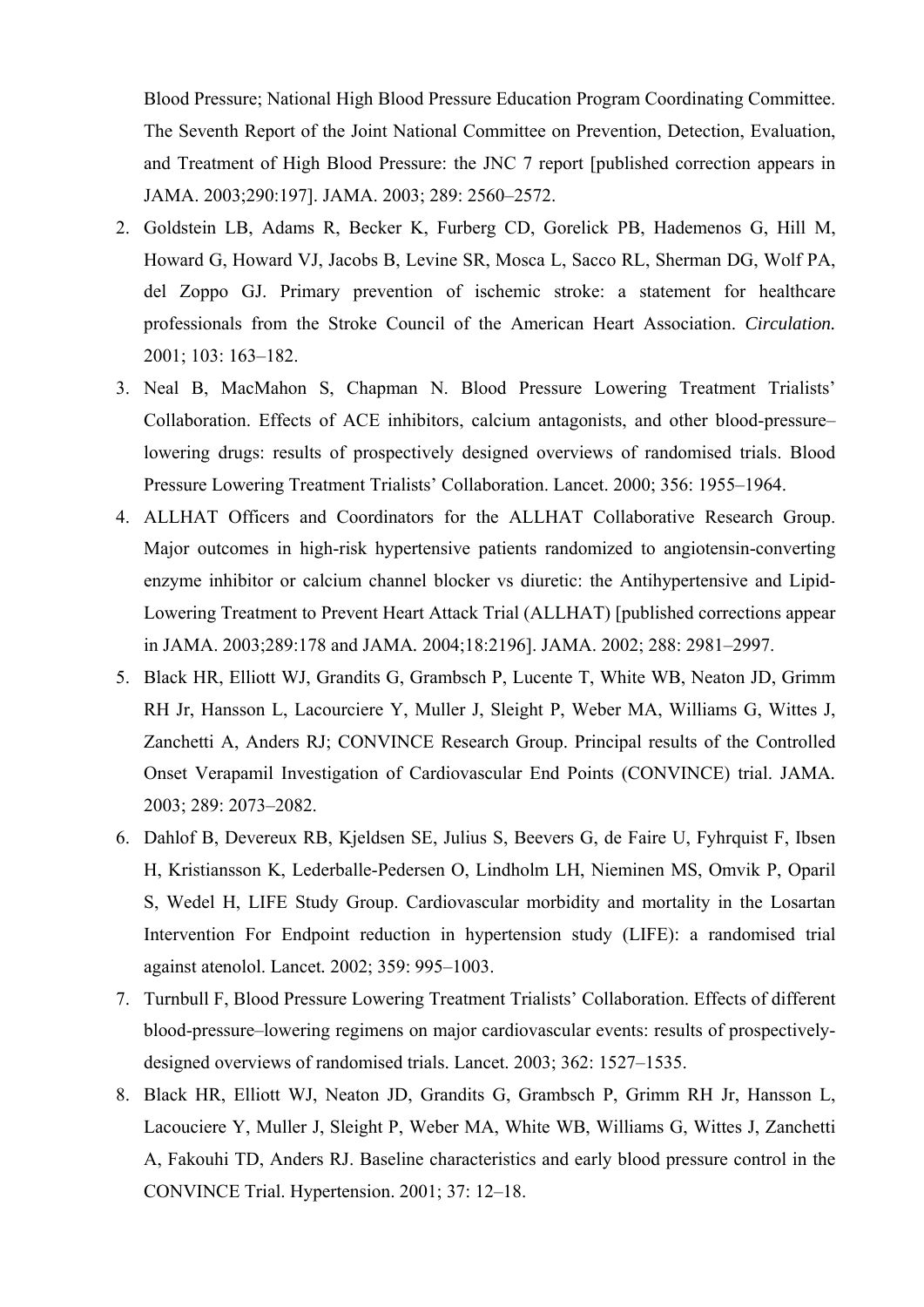- 9. Cushman WC, Ford CE, Cutler JA, Margolis KL, Davis BR, Grimm RH, Black HR, Hamilton BP, Holland J, Nwachuku C, Papademetriou V, Probstfield J, Wright JT Jr, Alderman MH, Weiss RJ, Piller L, Bettencourt J, Walsh SM, ALLHAT Collaborative Research Group. Success and predictors of blood pressure control in diverse North American settings: the antihypertensive and lipid-lowering treatment to prevent heart attack trial (ALLHAT). J Clin Hypertens. 2002; 4: 393–404.
- 10. Rashid P, Leonardi-Bee J, Bath P. Blood pressure reduction and secondary prevention of stroke and other vascular events: a systematic review. Stroke. 2003; 34: 2741–2748.
- 11. Ralph L. Sacco, Robert Adams, Greg Albers, Mark J. Alberts, Oscar Benavente, Karen Furie, Larry B. Goldstein, Philip Gorelick, Jonathan Halperin, Robert Harbaugh, S. Claiborne Johnston, Irene Katzan, Margaret Kelly-Hayes, Edgar J. Kenton, Michael Marks, Lee H. Schwamm, and Thomas Tomsick. Guidelines for Prevention of Stroke in Patients With Ischemic Stroke or Transient Ischemic Attack: A Statement for Healthcare Professionals From the American Heart Association/American Stroke Association Council on Stroke: Co-Sponsored by the Council on Cardiovascular Radiology and Intervention: The American Academy of Neurology affirms the value of this guideline. Stroke, Feb 2006; 37: 577 - 617.
- 12. The European Stroke Initiative Executive Committee and the EUSI Writing Committee. European Stroke Initiative Recommendations for Stroke Management-update 2003.Cerebrovasc Dis. 2003;16(4):311-37.
- 13. Adams HP Jr, Adams RJ, Brott T, del Zoppo GJ, Furlan A, Goldstein LB, Grubb RL, Higashida R, Kidwell C, Kwiatkowski TG, Marler JR, Hademenos GJ, for the Stroke Council of the American Stroke Association. Guidelines for the early management of patients with ischemic stroke: a scientific statement from the Stroke Council of the American Stroke Association. Stroke*.* 2003; 34: 1056–1083.
- 14. The European Stroke Initiative Writing Committee and Writing Committee for the EUSI Executive Committee. Recommendations for the management of intracranial haemorrhage part I: spontaneous intracerebral haemorrhage.Cerebrovasc Dis. 2006;22 (4):294-316.
- 15. Qiu Ch, Winblad B, Fratiglioni L.: The age-dependent relation of blood pressure to cognitive function and dementia. Lancet Neurology 2005;4:487-99

### **Nadciśnienie tętnicze w ciąży**

#### **prof. dr hab. med. Kalina Kawecka-Jaszcz**

1. Cifkova R., Czarnecka D., Kawecka-Jaszcz K.: Nadciśnienie tętnicze a ciąża. Choroby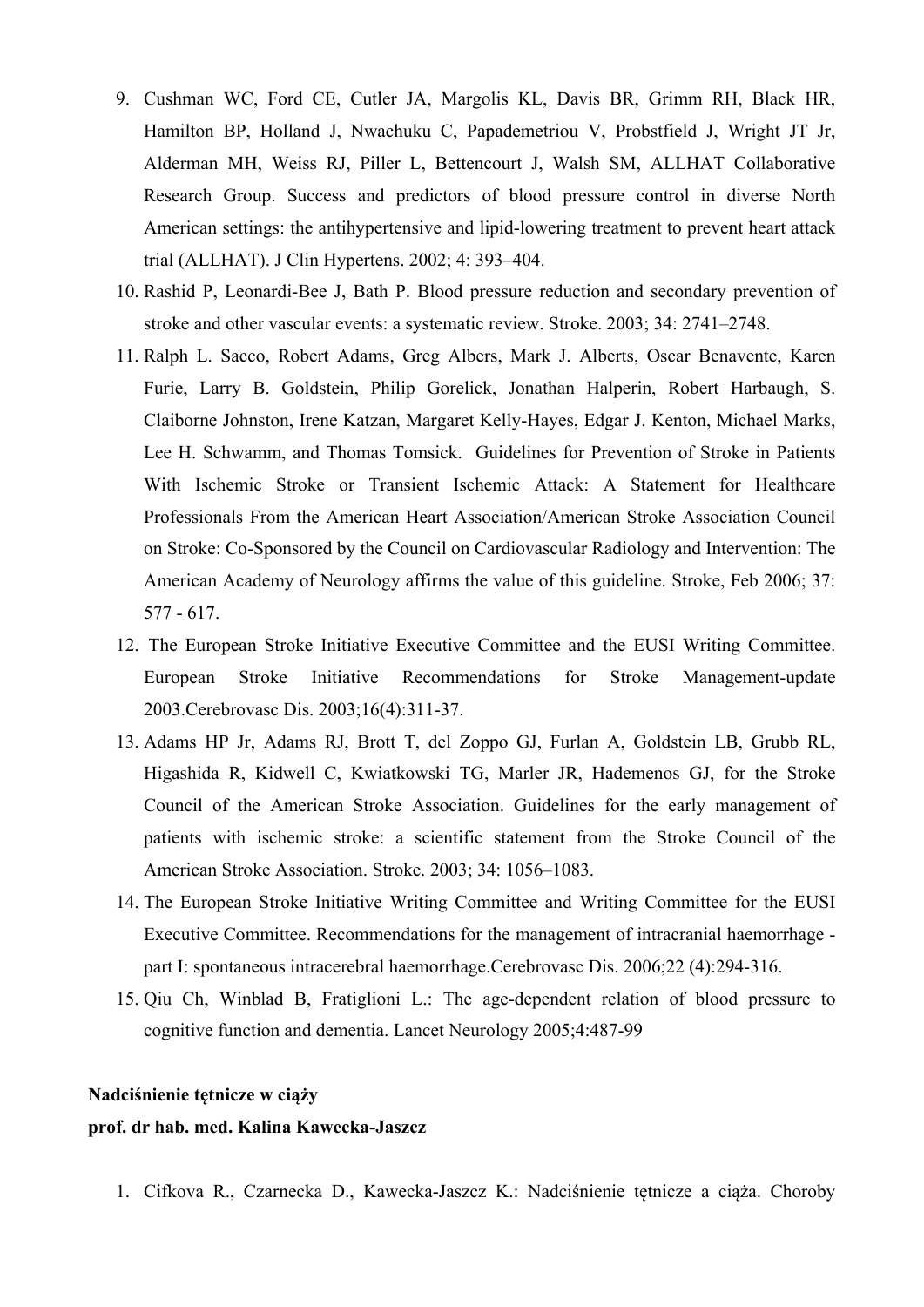Serca i Naczyń 2005, 2, 1-7.

- 2. Guidelines Committee. 2003 European Society of Hypertension-European Society of Cardiology guidelines for the management of arterial hypertension. J. Hypertens. 2003; 21: 1011-1053.
- 3. Kawecka-Jaszcz K., Czarnecka D., Lubaszewski W.: Nadciśnienie tętnice u kobiet w ciąży. W: Choroby serca u kobiet w ciąży. Red. G. Świątecka i Z. Kornacewicz-Jach, Via Medica, Gdańsk 2006, 26-40.

## **Kilka uwag na temat ciśnienia tętniczego u dzieci.**

### **dr hab. n. med. Lesław Szydłowski**

- 1. Wyszyńska T., Litwin M. Nadciśnienie tętnicze u dzieci i młodzieży. Biblioteka pediatry,Wydawnictwo Lekarskie PZWL, Warszawa, 2002.
- 2. The fourth report on the Diagnosis, Evaluation, and Treatment of High Blood Pressure in Children and Adolescents. National High Blood Pressure Education Program Working Group on High Blood Pressure in Children and Adolescents. Pediatrics, 2004; 114: 555-576
- 3. Krzych Ł., Kowalska M., Szydłowski L, Markiewicz-Łoskot M.: Ocena wpływu wybranych parametrów noworodków na nieprawidłową dobową zmienność ciśnienia tętniczego u dzieci z nadciśnieniem tętniczym. Nadciśnienie Tętnicze, 2006, 10, 30-34.

# **Terapia osób starszych z nadciśnieniem – nie leczmy milimetrów słupa rtęci!!! prof. dr hab. Tomasz Grodzicki**

- 1. Zdrojewski T., Bandisz P., Szpakowski P. i wsp. Rozpowszechnienie g<sup>3</sup>ównych czynników ryzyka chorób uk³adu sercowo-naczyniowego w Polsce. Wyniki badania NATPOL PLUS. Kardiol. Pol. 2004; 61:5-26
- 2. Staessen J.A., Gasowski J., Wang J.G., i wsp. Risk of untreated and treated isolated systolic hypertension in the elderly: meta-analysis of outcome trials. Lancet 2000; 355: 865-872
- 3. Gueyffier F, Bulpitt C, Boissel JP, et al. for the INDANA group. Antihypertensive drugs in very old people: a subgroup meta-analysis of randomised controlled trials. Lancet 1999;353:793-798.
- 4. Linholm LH, Carlberg B, Samuelsson O: Should beta-blockers remain first choice in the treatment of primary hypertension? A meta-analysis. Lancet 2005;366: 1545-1553

## . **Chory z nadciśnieniem tętniczym w praktyce lekarza rodzinnego**